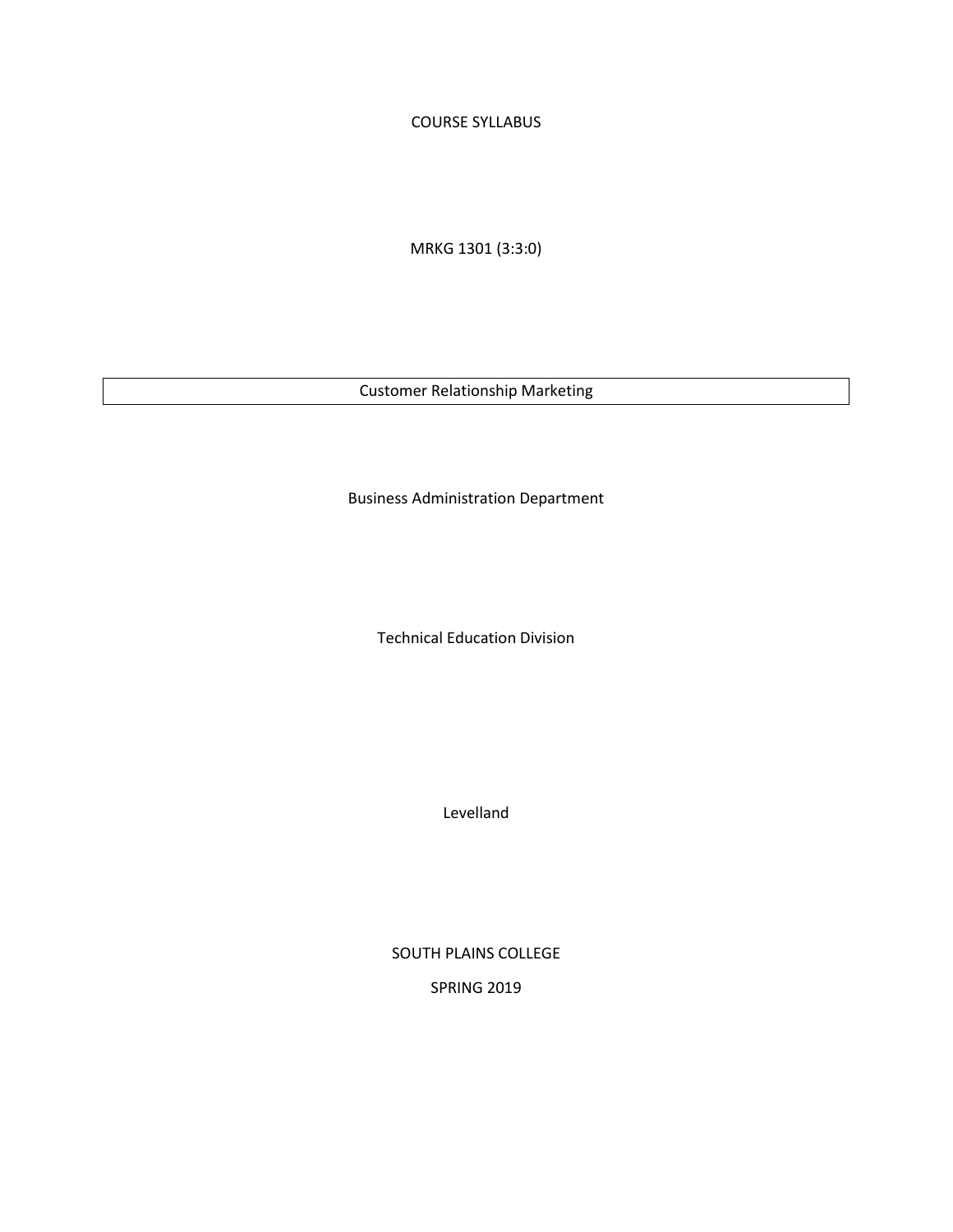#### **MRKG 1301, Spring 2019 Customer Relationship Management (print for quick reference)**

**Online Disclaimer: This is to notify you that materials you may be accessing in chat rooms, bulletin boards or unofficial Web pages are not officially sponsored by South Plains College. The United States Constitution rights of free speech apply to all members of our community regardless of the medium used. We disclaim all liability for data, information or opinions expressed in these forums.**

| Instructor:                              | Lauren Gregory                                                                                                |
|------------------------------------------|---------------------------------------------------------------------------------------------------------------|
| Office:                                  | Levelland Campus, Technology Center 104B                                                                      |
| <b>Office Hours:</b>                     | By Appointment and posted on office door                                                                      |
| <b>Course Address:</b>                   | http://southplainscollege.blackboard.com/                                                                     |
| <b>Internet Class E-mail</b><br>Address: | Please use the e-mail option on the "Homepage"<br>Course Tools control panel in Blackboard for the<br>course. |
| E-mail:                                  | Iwgregory@southplainscollege.edu (Use this address<br>for an emergency backup only.)                          |
| Telephone:                               | (806) 716-2249                                                                                                |

**COURSE DESCRIPTION:**: General principles of customer relationship management including skills, knowledge, attitudes, and behaviors

**COURSE OBJECTIVES:** Examine internal and external customer relationship management (CRM) strategies.

**HOW THIS COURSE IS CONDUCTED:** This course is an online course, which means that you will access course information and respond to me and/or other students through the use of the Internet. Blackboard is used to deliver and manage this course. Blackboard is a software package that was written to help manage online courses. You are encouraged to use the Blackboard e-mail for asking questions pertaining to the class.

**Required Text** -Customer Service, Skills for Success, Lucus, 6th Edition - McGraw Hill Connect

(sold in the SPC bookstore - Connect Access Code, or you can buy in a link through Blackboard the first week of class!)

> **You MUST have the Connect Access Code for this class, as you will complete homework/case assignments and exams through the McGraw Hill Connect Website.**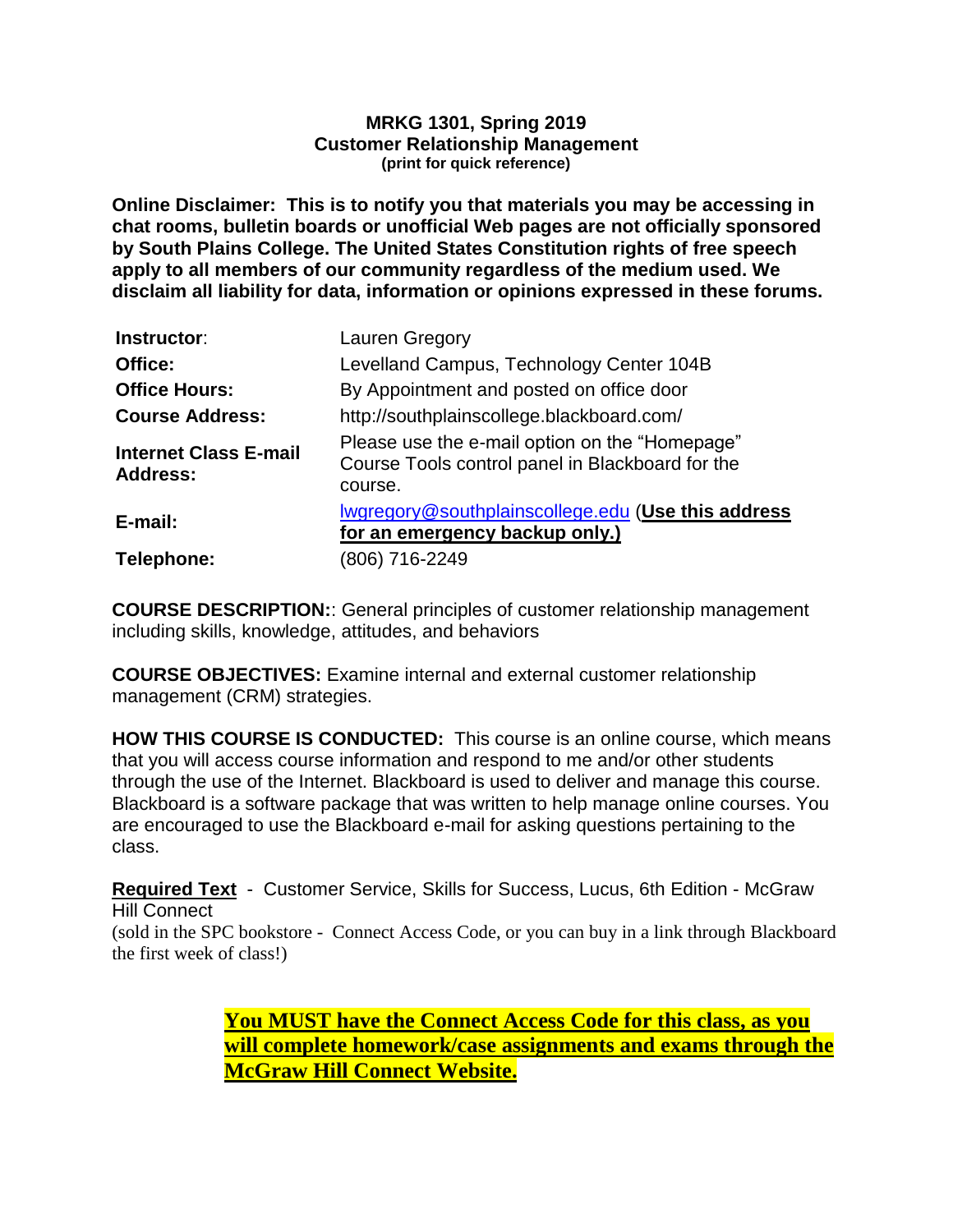**LOGGING INTO COURSE:** Under no circumstances are you allowed to give your User ID and/or password to anyone. If someone, besides you, is logging into this course, I will drop you immediately with an 'F', regardless of the reason.

**COMPUTER REQUIREMENTS:** I do not recommend any particular brand of computer. It is the responsibility of the student to make sure that they have the necessary computer resources and skills to take this class. Students are not required to purchase their own computer, but must have frequent regular access to one that meets specifications. There are computer labs available for student use on our Levelland, Lubbock Center, Plainview and Reese Center campuses.

PLEASE make sure your computer is protected with current anti-virus software and spyware removal and prevention software. Most PC's have Microsoft Office (Word, Excel, Access, PowerPoint, etc.), but if you do not have Office on your computer I would recommend the following website. As a student, you can get Office 365 for free. Go to the link below and register using your SPC student email address.

@students.southplainscollege.edu

<https://portal.office.com/start?sku=e82ae690-a2d5-4d76-8d30-7c6e01e6022e>

### **Check Your Internet Access**

The computer you are using must be able to connect to the Internet and allow you to browse the World Wide Web. E-mail access is required to communicate with your instructor. Please go through the Check Browser options when you first access your online course in Blackboard.

### **To be able to participate in this online course, a student needs to have the following abilities:**

- Typing and word processing skills.
- Know basic functionality of a computer and how to do basic troubleshooting.
- Know how to connect to the Internet.
- Know basics of how the Internet works and how to search and conduct research using the Internet.
- Know how to attach and open documents in an e-mail message.
- Have basic file management skills.
- Know how to save and delete documents.

**ATTENDANCE POLICY:** Even though this is an online class, students still have to access the course on a regular basis. *Minimum log in for the course is at least four (4) days per week.* **Additionally, you should not let more than 72 hours pass without logging in.**

The Blackboard software used to manage this online course tracks student logins, tracking when and where the student has been in the course. Accessing this course on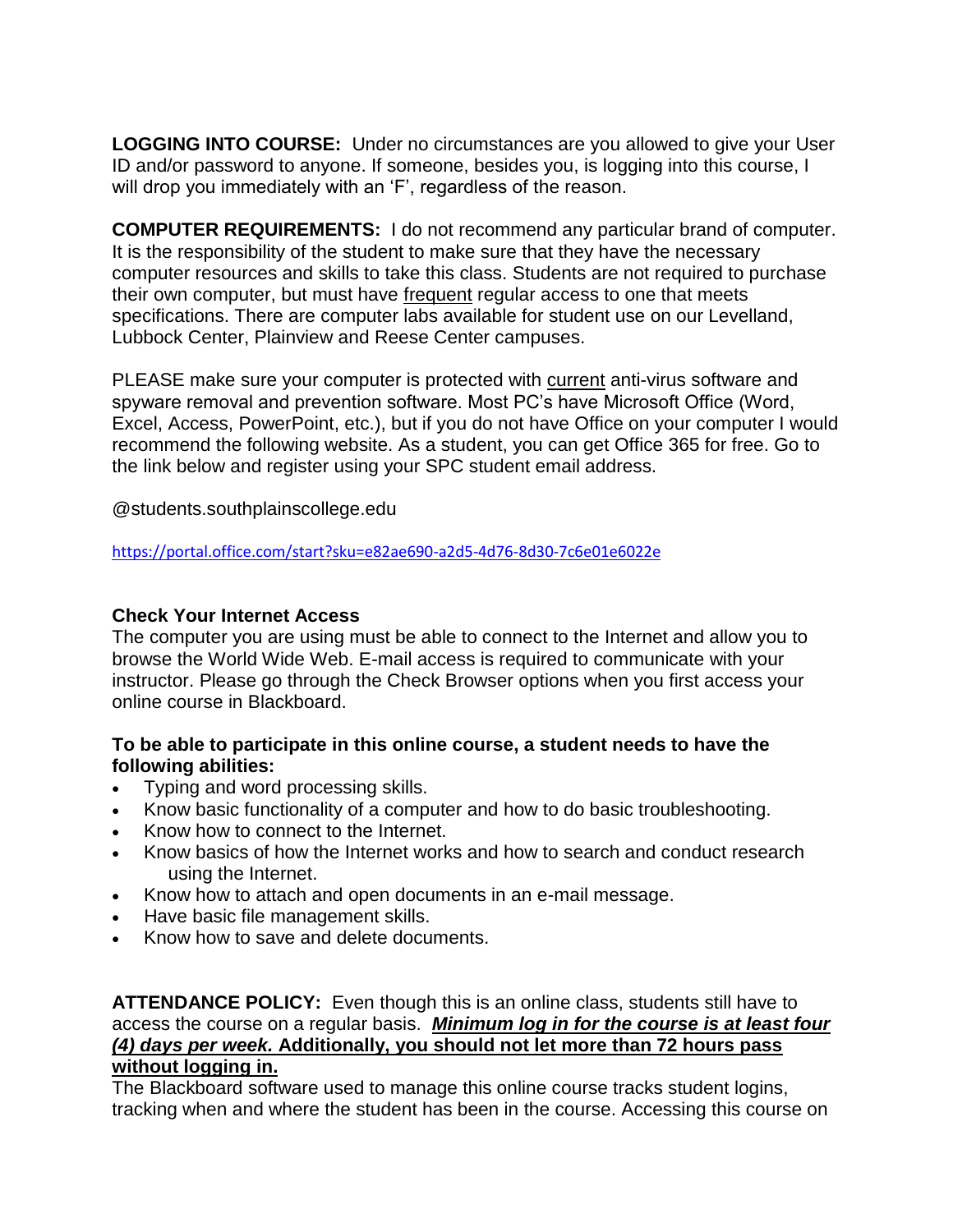a regular basis is extremely important in order to meet the objectives of this course. Ideally, students should daily check the semester schedule, e-mail, and also check for announcements and fellow student discussions. This course is not 100% self-paced there will be deadlines. You will feel more at ease with the materials if you stay in touch with what is going on. This course is 3 semester credit hours. For this reason, you should set aside a minimum of 6 hours per week to work on this course. One of the very first things you should do is set aside time each week to work on the class. It is very easy to put off attendance in an online course.

**A STUDENT IS RESPONSIBLE FOR INITIATING THEIR OWN WITHDRAWAL**, if that becomes necessary. If a student is administratively withdrawn from the class, the grade appearing on the transcript will be, at my discretion, an 'X' or 'F'. Administrative withdrawal may occur if the student has not logged into the course over a one (1) week period, consistently fails to meet deadlines, or if the student consistently misses logging into the course **at least 4 days** a week. I also reserve the right to determine excessive absences based on your progress throughout the course. If a student is not meeting requirements for the course, they will be denied access into the Blackboard course and should immediately get in touch with the instructor or withdraw from the course immediately. Being denied access into a course in Blackboard does not withdraw a student from that course—for a student to withdraw from a course, they must contact the Registrar's Office.

**PLEASE NOTE: The last day to drop this course is April 25th, 2019.** 

**RESPONSE TIMES:** You should expect responses from me within 48 hours to emails sent using Blackboard email. If you haven't received a response within that time, communicate to me again either through email and/or telephone. It is possible your initial communication had not been received. I will not guarantee a response to email during SPC scheduled school holidays or on weekends.

**COURSE WORK EVALUATION:** Semester grade will be determined using the following scale:

| 90-100   | A |
|----------|---|
| 80-89    | R |
| 70-79    | C |
| 60-69    | D |
| Below 60 | F |

A minimum grade of "D" is required to pass MRKG 1301 Your grade for this course will be based on your performance in the following areas.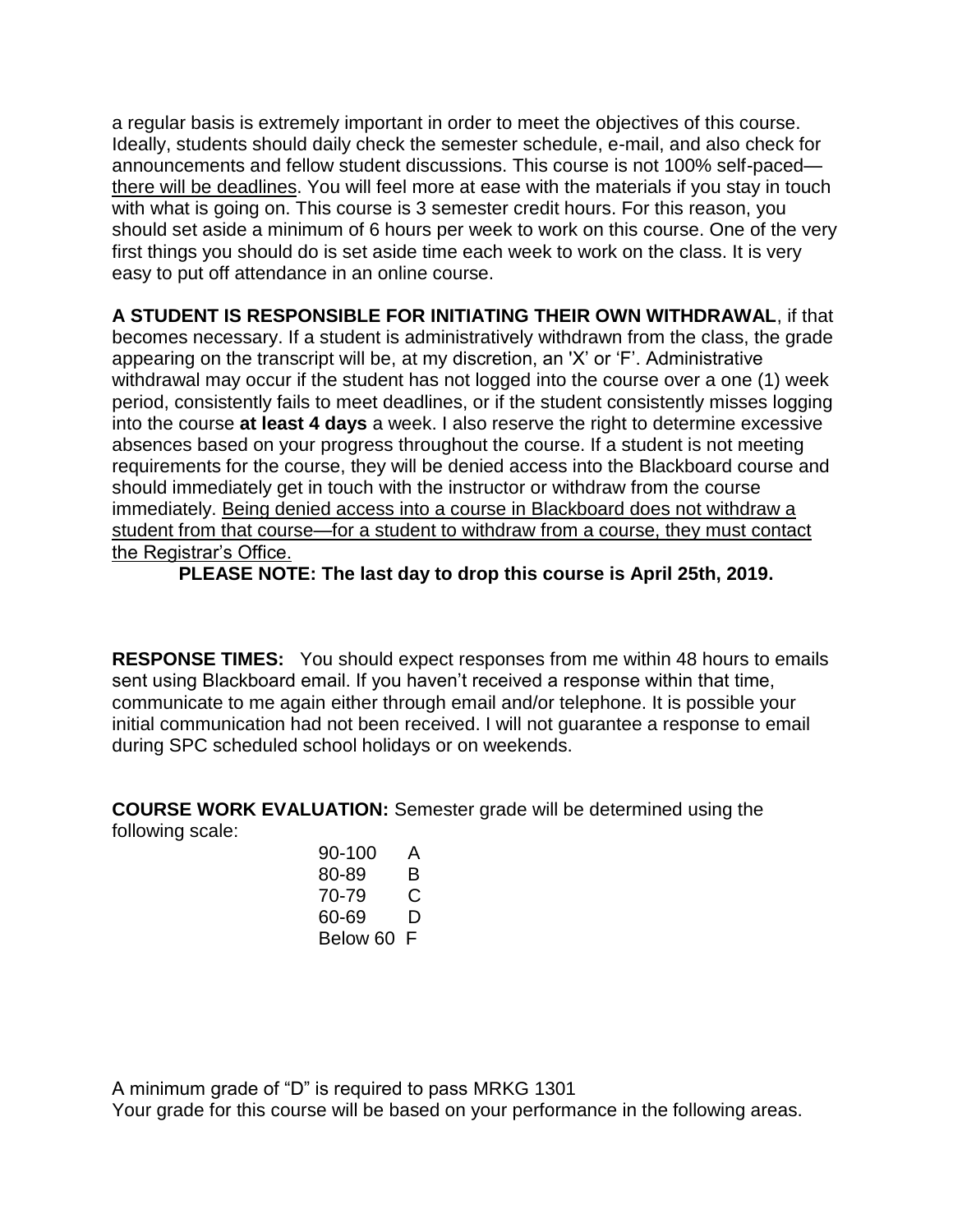- Introduction/Syllabus summary (5%)
- Connect Homework Homework/Weekly Chapter Assignments and Video Case Study Questions (45%)
- $\bullet$  Exams  $(40\%)$
- Final Exam (10%)

**ASSIGNMENT POLICY/MATERIALS REQUIREMENTS:** It is extremely important to have read assigned online course content, the chapters in the textbook, and/or Internet readings prior to completing assignments. You should also find the resources in each Learning Module within Blackboard for each chapter helpful. Assignments will be given throughout the semester (see calendar link in Blackboard) and reminders will be discussed using Blackboard email as well.

### **All completed weekly chapter homework assignments will automatically be submitted through** *Connect—* **sign on instructions for this website will be posted on Blackboard in the first week of the semester.**

**All assignments are due by 4:00 p.m. on the date posted on the course schedule/calendar. LATE WORK/ASSIGNMENTS WILL NOT BE ACCEPTED. Although, 1 homework grade will be dropped at the end of the semester.**

# **Introduction Assignment (due 1/21/19) (2.5%)**

Post your introduction in the **Discussion** tool forum in Blackboard (under Course Tools to the left). In the discussion forum, post in the topic "your introduction." In the subject line put your name—example, "John Doe's Introduction." Please include the following in your introduction. This assignment will be keyed in the body of the message window, please feel free to say hello to your fellow classmates if you wish, and discuss anything that you might have in common.

- Name
- Hometown
- Major
- Current work (include hours/week and duties)
- Spare time activities (or if you had spare time, what would you do?)
- Favorite class so far and why
- Least favorite class so far and why
- Business or work area interests or career goals

# **Syllabus Summary Assignment (due 1/21/19) (2.5%)**

Submit an approximate one-paragraph summary of this syllabus to me using the Blackboard **Discussion tool forum.** The subject line of the email should read "Syllabus summary—Your name". At the beginning of the summary, key your name, current address, and contact phone numbers. Do not include in the summary such things as my contact information, etc. that I already know. Include things you feel most important to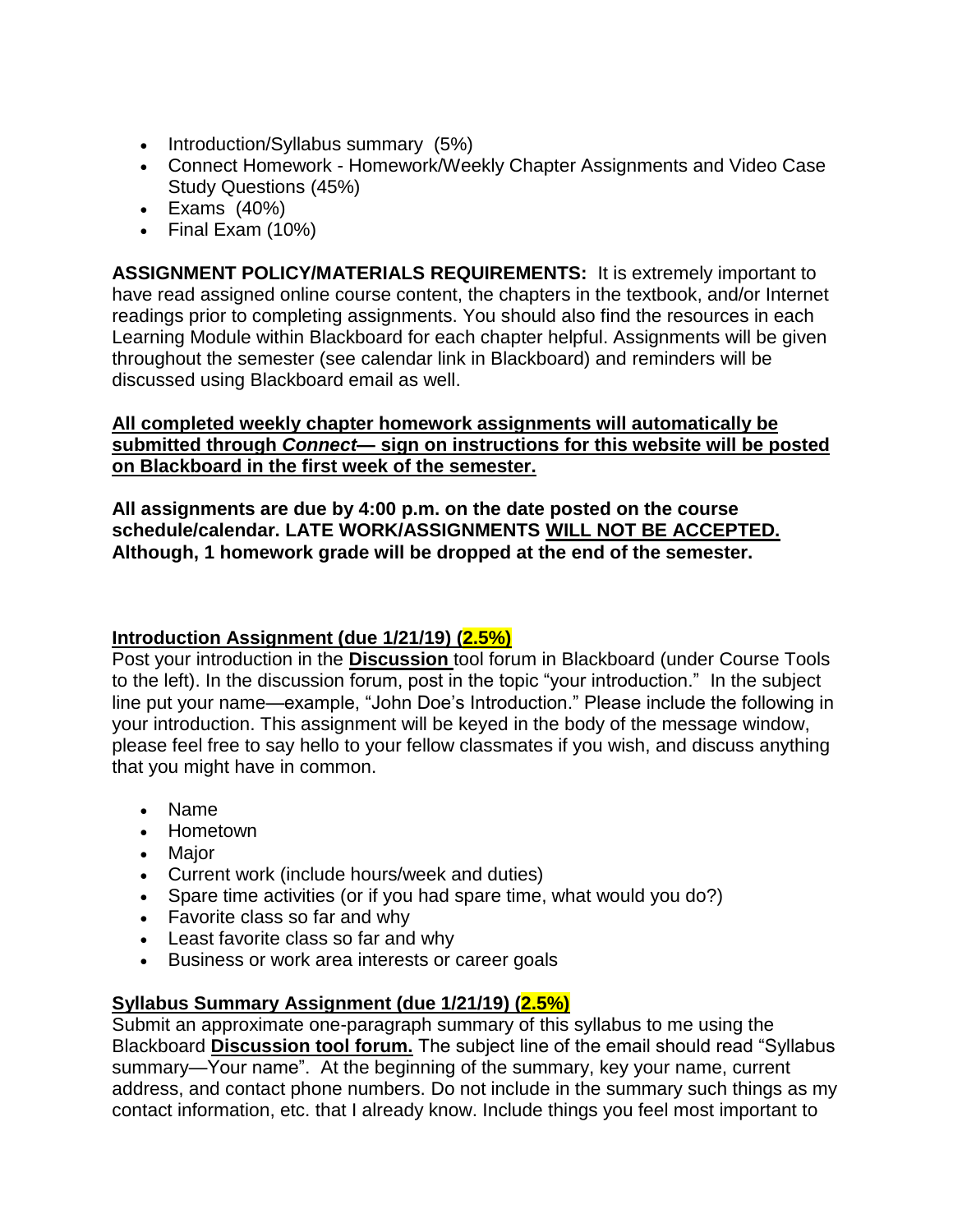remember during the semester. This assignment may be keyed in the body of the email or saved as a Word or rich text format file and attached to your email. At the bottom of your summary, please state that you agree to the syllabus guidelines and put the current date by your name.

### **Homework Assignments/Chapter Discussion Questions etc.(50%) --Submitted in Connect**

Weekly homework in Connect will be outlined in the semester schedule, opening Sundays at 6 AM and due the following Monday at 4:00 PM (you will have over a week to complete these assignments, remember that I do not accept late work). Please pay close attention to your semester schedule and the Connect schedule for due dates etc.

**Exams (35%)\*\*\*: There will be 4-5 exams (not including comprehensive final exam) covering 4-6 chapters each over the major areas of study related to business listed under the course outline below plus the comprehensive final exam. Each exam will be released on Sunday mornings at 6:00 AM and will close on the following Monday at 4:00 p.m in Connect. You will be able to click on the exam link and select the exam as soon as it is made available. When you begin the exam, you will have 1 hour and 15 minutes (75 minutes) to complete and submit the exam.**

\*\*\* Exams will be conducted online within software called McGraw Hill Connect. (If you are not familiar with this software DO NOT WORRY! Guidelines and sign in procedures will be made clear in the first week of class. You will buy a code to take exams and homework through this website—see the textbook info. Above in the syllabus if you have questions regarding this.) You do not have to come to campus to take these. Connect will not allow printing of the exams when accessed. You will only be able to access the test once and you must take the test in one sitting—you will not be able to save and come back later to the test!

It will be very important for you to visit the Semester Schedule in Blackboard to see when exams are scheduled. \*\*\*

**MAKE-UP EXAM POLICY: I do not give make-up exams**. The **final exam (10%)** will be **comprehensive**. All students will take the final comprehensive exam. If student does not take final comprehensive exam, final grade will be lowered by one letter grade.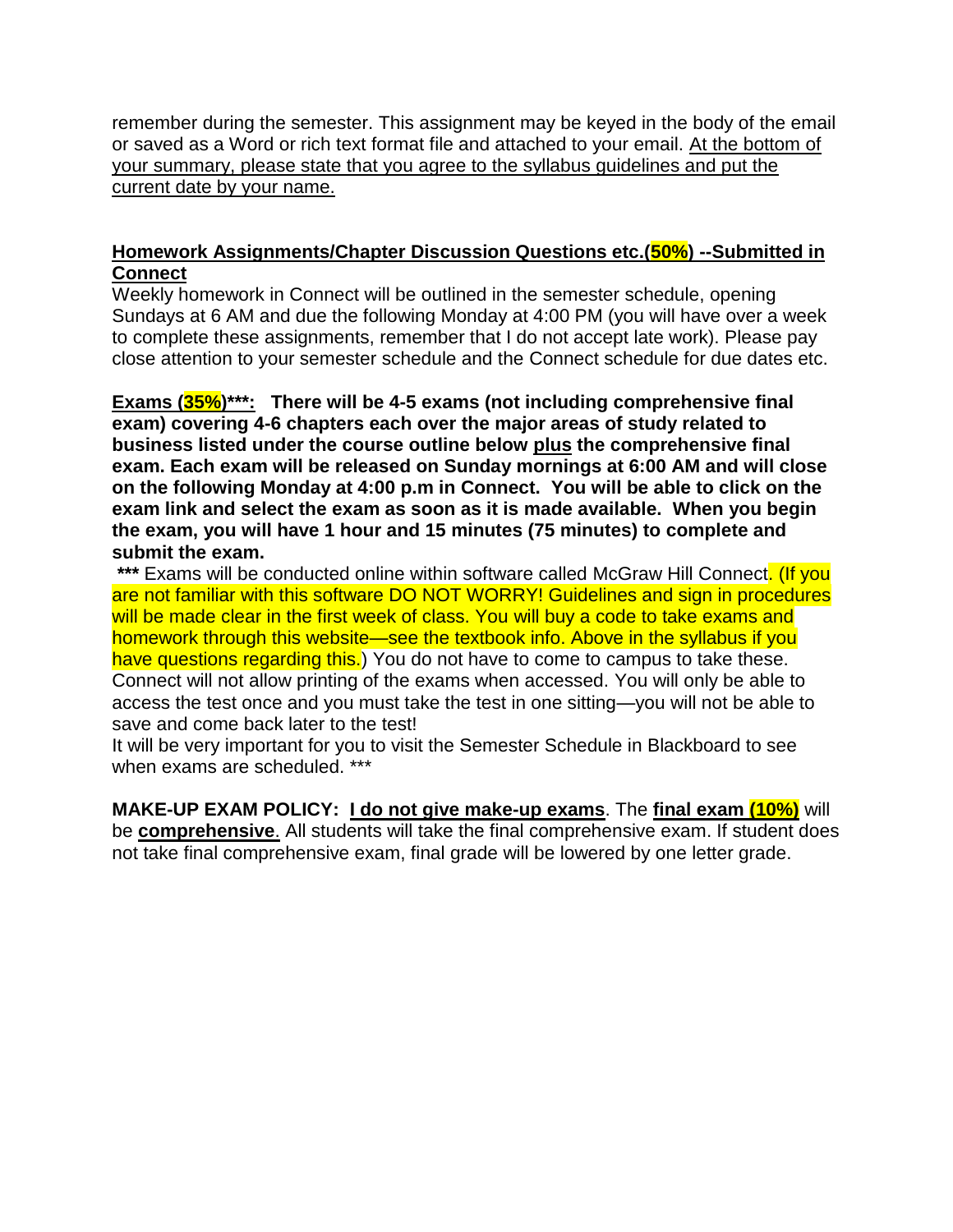**COURSE OUTLINE:** These are the major areas of study that will comprise the chapters covered:

- A. The Customer Service Profession
- B. Contributing to the Service Culture
- C. Verbal Communication Skills
- D. Nonverbal Communication Skills
- E. Listening to the Customer
- F. Customer Service and Behavior
- G. Service Breakdowns and Service Recovery
- H. Customer Service in a Diverse World
- I. Customer Service via Technology
- J. Encouraging Customer Loyalty

**COMPUTER LABS**: There are several computer labs with the locations, and hours of operation below. You will need to present your SPC student ID at some of these locations.

- Levelland campus: Technology Center, Monday Thursday from 8 a.m. to 9 p.m. and Friday from 8 a.m. to 4 p.m.
- Reese campus library: Building 8, Monday Thursday from 8 a.m. to 8 p.m. and Friday from 8 a.m. to 4 p.m.
- Reese campus: Building 8, Room 827. This lab is available first for students enrolled in computer classes then students enrolled in other courses. Hours will be posted on the door.
- Lubbock Center: Monday Thursday from 8 a.m. to 7 p.m. and Friday from 8 a.m. to 4 p.m.

**TECHNICAL PROBLEMS/SUPPORT:** If you are having computer problems, you have to let me know. I will try to help you in any way that I can. E-mail [blackboard@southplainscollege.edu](mailto:blackboard@southplainscollege.edu) is your first contact with technical problems related to the Blackboard program. I am your contact with content issues for the course. Please remember that it is your responsibility to have a backup plan if your computer goes down. Please have this plan in place now and do not wait until it is a crisis situation. If you lose your assignments due to bad flash drives, computer crash, or your dog ate your homework, there is nothing I can do about it. THIS IS YOUR WARNING TO HAVE A BACKUP PLAN IN PLACE.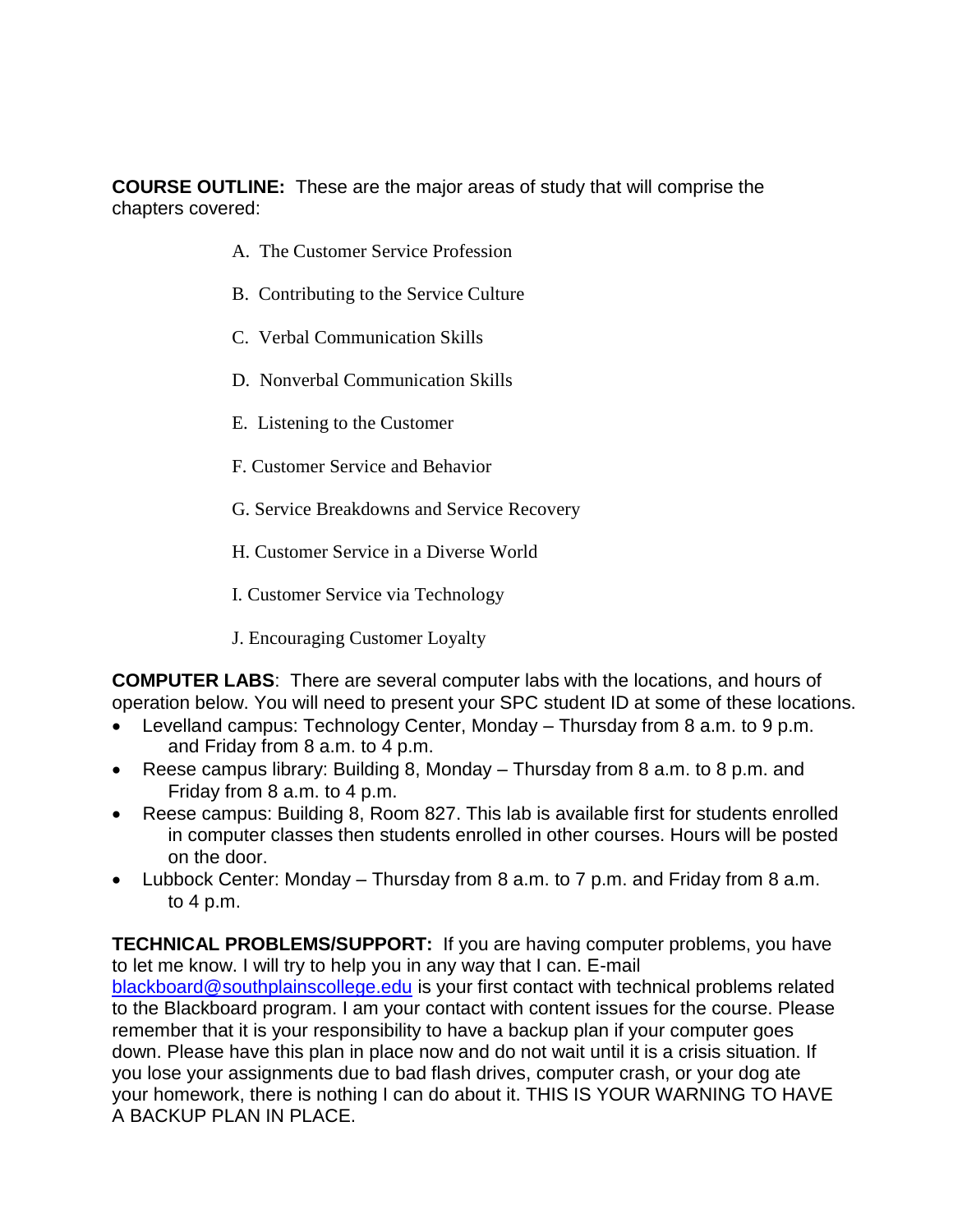**PLEASE DO NOT WAIT UNTIL THE LAST MINUTE TO TURN ASSIGNMENTS IN OR YOU MAY HAVE PROBLEMS!** Remember the saying "**TECHNOLOGY HAPPENS**"! It is strongly recommended to work on and submit assignments early before the date due. If an assignment is due and you are not able to access the Internet because the SPC server is down (which rarely happens), you have several options available:

- 1. Connect will not be affected if Blackboard is down, so go ahead and complete your work in Connect.
- 2. If you have to email me attachments and Blackboard is down, you can email them to my SPC email (only in an emergency!) at lwgregory@southplainscollege.edu

Use these options only as a last resort. If you must use one of these options, email and call me to let me know.

**SPECIAL SERVICES** - Students with disabilities, including but not limited to physical, psychiatric, or learning disabilities, who wish to request accommodations in this class should notify the Disability Services Office early in the semester so that the appropriate arrangements may be made. In accordance with federal law, a student requesting accommodations must provide acceptable documentation of his/her disability to the Disability Services Office. For more information, call or visit the Disability Services Office at Levelland (Student Health & Wellness Office) 806-716-2577, Reese Center (Building 8) 806-716-4675, or Plainview Center (Main Office) 806-716-4302 or 806-296- 9611.

**STUDENT CONDUCT:** Expected student conduct is as outlined in the SPC catalog. Please note that this is an online environment and others will see your responses to questions. Please do not post any pictures or data that others may find offensive. **ACADEMIC INTEGRITY:** It is the aim of the faculty of South Plains College to foster a spirit of complete honesty and a high standard of integrity. The attempt of any student to present their own work, which he or she has not honestly performed, is regarded as a most serious offense and renders the offender liable to serious consequences, possibly suspension. Students should refer to the SPC General Catalog policy regarding consequences for cheating and plagiarism and for events defined as cheating and plagiarism (see "Academic Integrity" as well as "Student Conduct" sections in college catalog).

**Campus Concealed Carry - Texas Senate Bill - 11** (Government Code 411.2031, et al.) authorizes the carrying of a concealed handgun in South Plains College buildings only by persons who have been issued and are in possession of a Texas License to Carry a Handgun. Qualified law enforcement officers or those who are otherwise authorized to carry a concealed handgun in the State of Texas are also permitted to do so. Pursuant to Penal Code (PC) 46.035 and South Plains College policy, license holders may not carry a concealed handgun in restricted locations. For a list of locations, please refer to the SPC policy at:

[\(http://www.southplainscollege.edu/human\\_resources/policy\\_procedure/hhc.php\)](http://www.southplainscollege.edu/human_resources/policy_procedure/hhc.php) Pursuant to PC 46.035, the open carrying of handguns is prohibited on all South Plains College campuses. Report violations to the College Police Department at 806-716-2396 or 9-1-1.